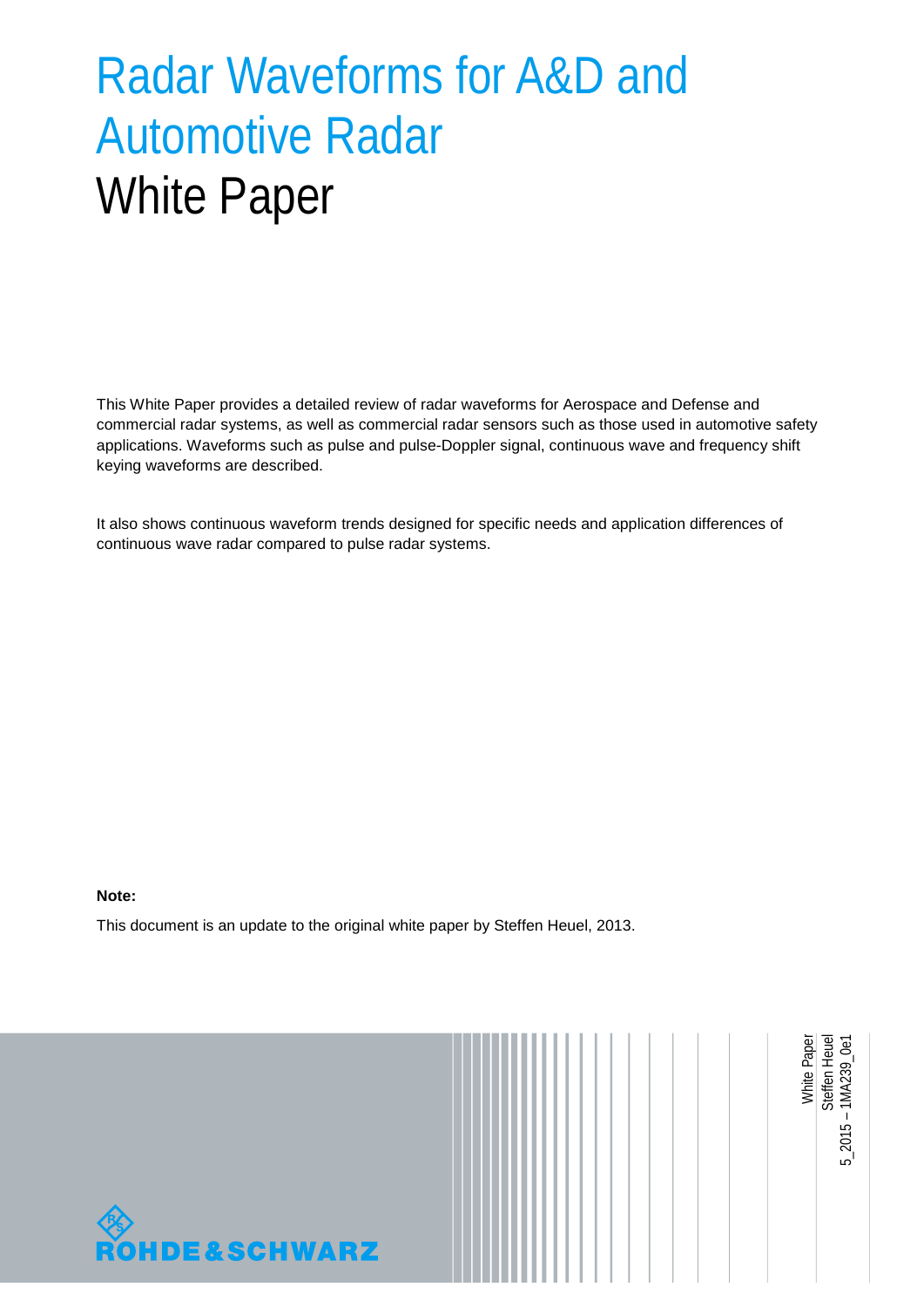## **Table of Contents**

| 1            |                                                            |
|--------------|------------------------------------------------------------|
| $\mathbf{2}$ |                                                            |
| $\mathbf{3}$ |                                                            |
| 3.1          |                                                            |
| 3.2          |                                                            |
| 4            |                                                            |
| 4.1          |                                                            |
| 4.2          |                                                            |
| 5            | Simultaneous Range and Radial Velocity Measurement 11      |
| 5.1          | Linear Frequency Modulated Continuous Wave Radar (LFMCW)11 |
| 5.2          |                                                            |
| 5.3          |                                                            |
| 5.4          |                                                            |
|              |                                                            |
| 5.5          |                                                            |
| 6            |                                                            |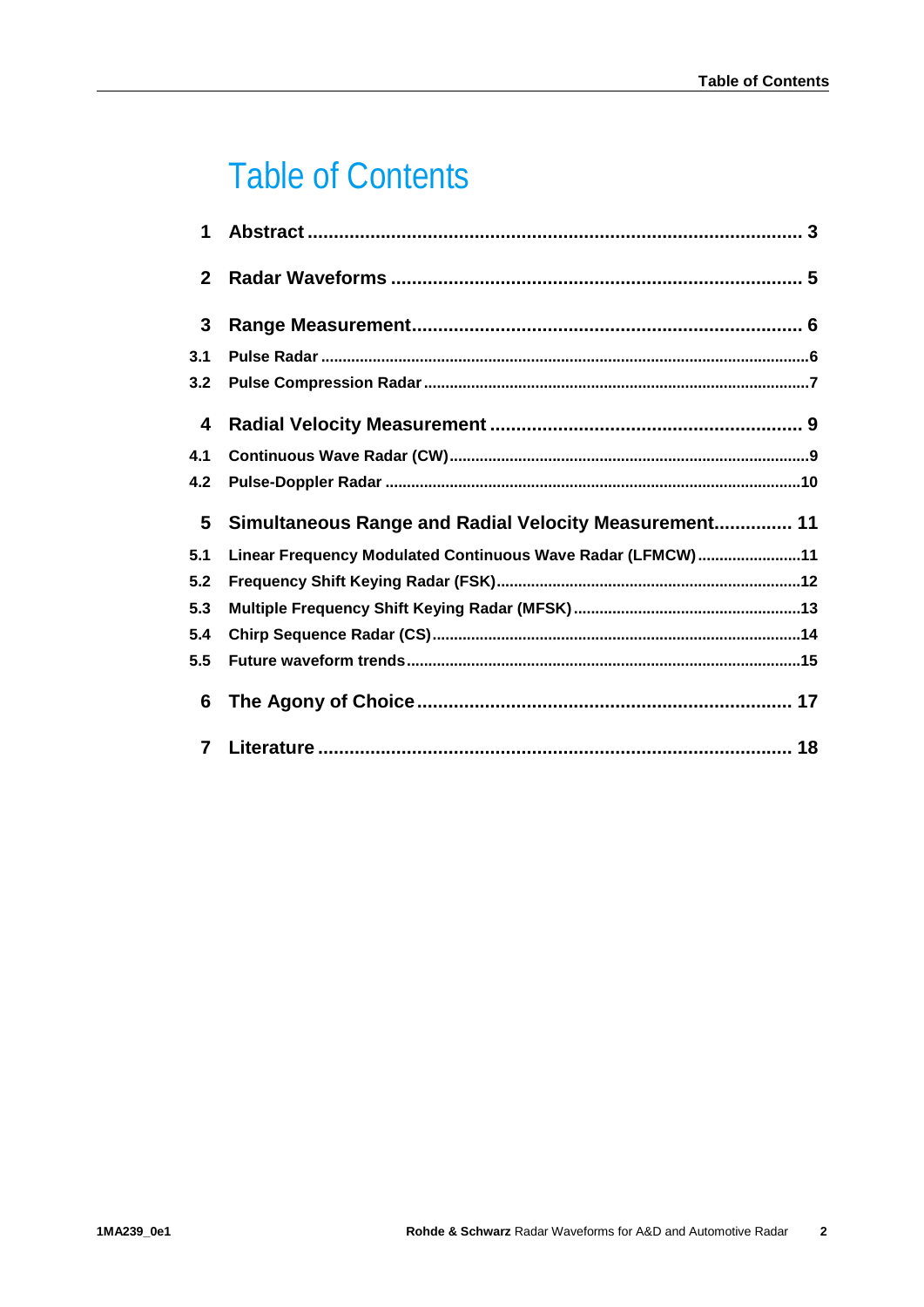### <span id="page-2-0"></span>1 Abstract

The history of radar goes back more than 100 years and is now widely used in both defense and commercial applications. Today's modern radar systems use highly specialized and innovative technologies to meet the growing industry demands.

With the rapid advances across the entire spectrum of radar and electronic warfare technology, the capabilities of test and measurement systems must be continuously enhanced. Identification, targeting, control, and self-protection systems are becoming ever more complex and integrated. More computational complex waveforms and signal processing applied by high-end Digital Signal Processors (DSP) and Direct Digital Synthesis (DDS) are now widely in use. Also, Active Electronically Scanned Array (AESA) antennas increase signal processing due to necessary beamforming techniques.

Automobiles are increasingly being equipped with radar sensors that support drivers in critical situations, helping to reduce the number of accidents (Figure 1). Radar makes it possible to quickly and precisely measure the radial velocity, range and azimuth angle of multiple objects. For this reason, the automobile industry is increasingly using this technology in advanced driver assistance systems (ADAS). Rohde & Schwarz offers T&M solutions for generating, measuring and analyzing radar signals and components to ensure trouble free operation of these sensors.



**Figure 1. Automotive radar is rapidly expanding to offer greater vehicle safety.**

For a system designer, all these new techniques play an important role. Next to the selection of the radar waveform, test and measurement accuracy are critical in the development and launch of a new radar system. New radar designs need to ensure that all hardware components as well as software parts work in the desired manner and under all considered conditions. This creates specific measurement needs and tasks for the measurement equipment. Therefore a technical understanding of waveform design is fundamental.

To reduce design uncertainty, test solutions are required with the performance, precision, and insight to solve these advanced design challenges. Rohde & Schwarz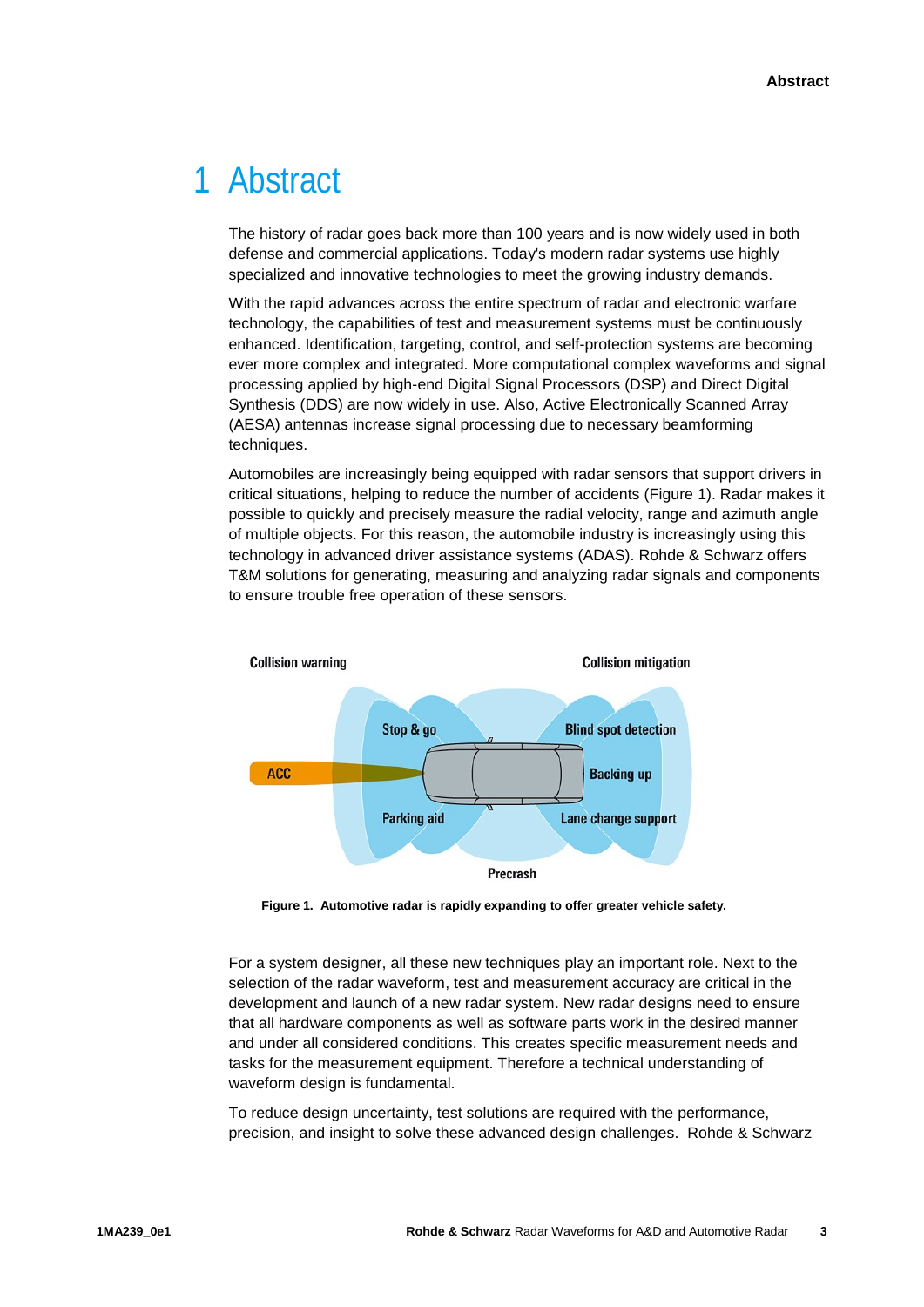solutions are at the leading edge of performance, capability, and ease of use to deliver confidence and test integrity of complex radar designs.

This white paper describes different Continuous Wave Radar waveforms in more detail, addresses future waveform trends and the different aspects to Pulse Radar systems.<sup>[1](#page-3-0)</sup> It explains the broad variety of radar and radar waveforms for civil and military applications for successful selection or development of future radar systems.

-

<span id="page-3-0"></span><sup>1</sup> Along with the application not[e 1MA127 "Overview of Tests on Radar System and Components"](http://www.rohde-schwarz.us/en/applications/overview-of-tests-on-radar-systems-and-components-application-note_56280-15708.html) Rohde & Schwarz provides a general overview of different military and commercial radar systems in the white pape[r 1MA207](http://www.rohde-schwarz.de/de/service_support/downloads/application_notes/?query=1MA207)  ["Introduction to Radar System and Component Tests".](http://www.rohde-schwarz.de/de/service_support/downloads/application_notes/?query=1MA207)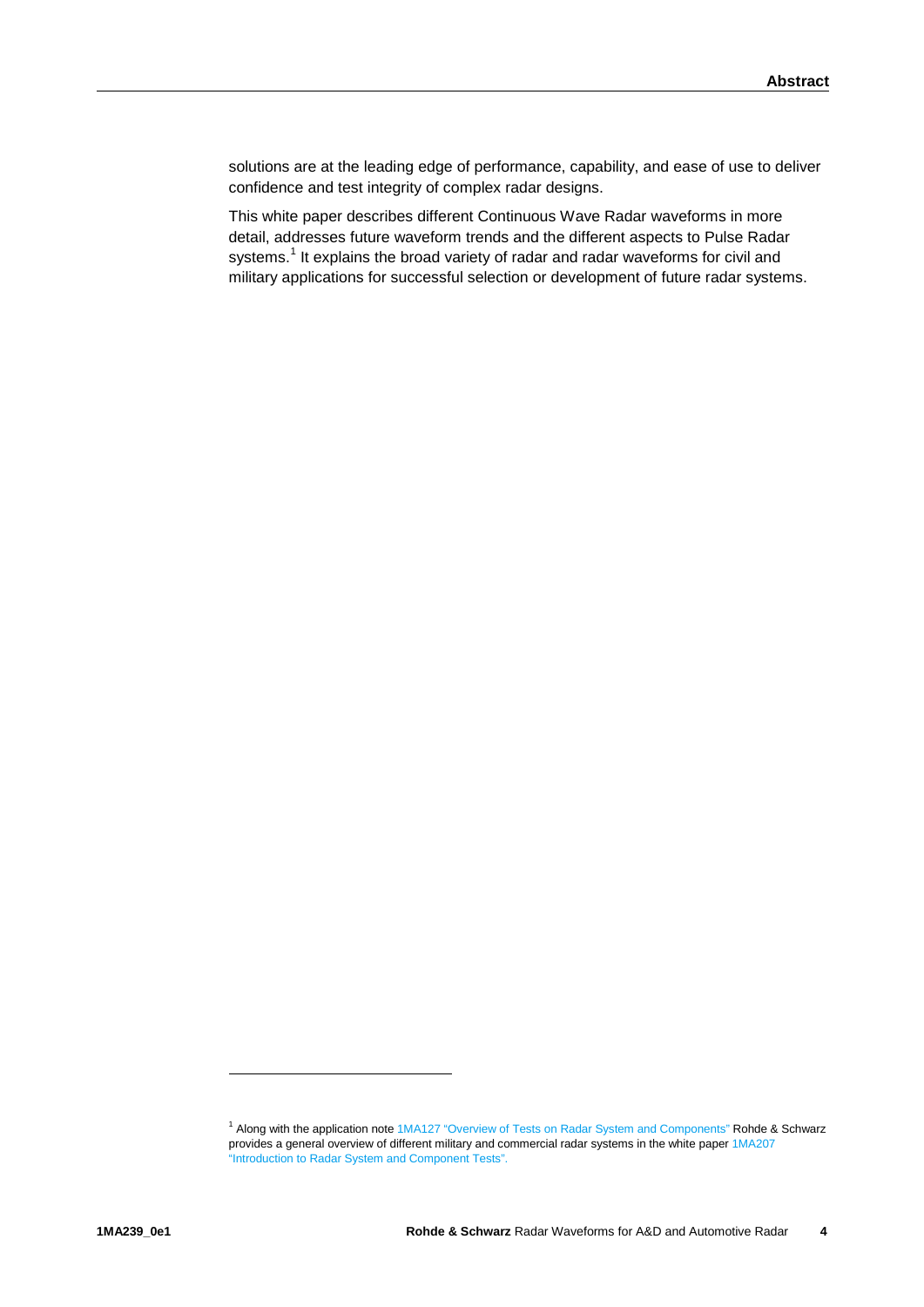## <span id="page-4-0"></span>2 Radar Waveforms

In general terms radar enables the measurement of range, radial velocity and echo signal power for all objects in the observation area. Determining these object parameters simultaneously and in multiple target situations is a technical challenge for the design of the radar system, radar waveform and signal processing.

Both in civil and military applications, waveforms with great performance and flexibility in the measurement and resolution of multiple target situations are desired. However, each civil application like automotive applications as Adaptive Cruise Control (ACC), Blind Spot Detection (BSD), Active Pedestrian Safety [4], or military applications such as navigation, surveillance or missile guidance systems satisfy specific needs. Radar covers all needs by a broad variety of system designs using specific carrier frequencies, bandwidths, transmit durations, waveforms, antennas and much more.

Next to range and radial velocity measurement, radar allows determining azimuth and elevation angle. While the latter mainly depends on the antenna design, range and radial velocity measurement including resolution, accuracy and ambiguity depend on the designed waveform and system parameters. The next chapters describe range measurement, radial velocity measurement and simultaneous range and radial velocity measurement using pulse radar and different kinds and combinations of continuous wave radar.

Driven by automotive radar future waveform trends will allow even greater unambiguous measurements of range and radial velocity with high accuracy and shorter observation time. These trends may also contribute to A&D radar systems.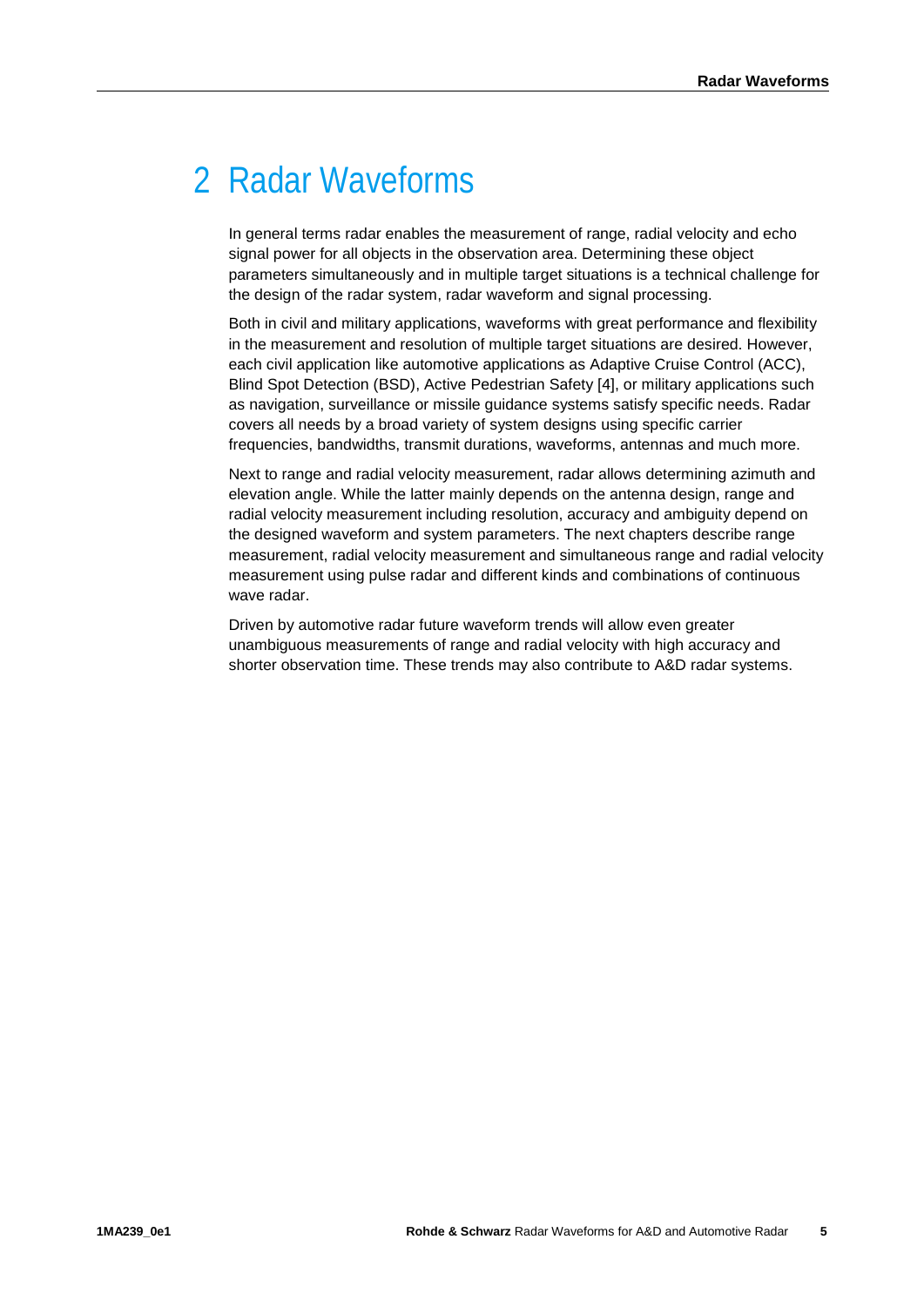### <span id="page-5-0"></span>3 Range Measurement

Range is measured using the physical law of signal propagation time  $\tau$  between transmit and receive signal<sup>[2](#page-5-3)</sup>. This section gives additional information about certain waveforms widely used in radar.

#### <span id="page-5-1"></span>**3.1 Pulse Radar**

A waveform to measure range is a single pulse which is transmitted, reflected and again received by the radar. Measuring signal propagation time  $\tau$  of the transmitted single pulse, range  $R$  can be determined where  $c$  is the speed of light, [Equation 3-1.](#page-5-2)

 $R = \frac{c}{2}\tau$ 

<span id="page-5-2"></span>**Equation 3-1: Range Measurement using Signal propagation time.**

Figure 3-1 shows the general functionality of a pulse radar system using a pulse width  $T_n$  and a pulse repetition interval  $T_r$ .



**Figure 3-1: Radar Principle.**

Radar systems are characterized in terms of resolution, accuracy and ambiguity for each domain measured. Range resolution  $\Delta R$  is described as the minimum difference in range for which two targets can be separated by the radar. In case of two targets which are closer to each other compared to range resolution these targets cannot be resolved as their radar echo signals overlap, as shown in [Figure 3-2.](#page-6-1)

The two receive echoes  $P_{r1}$ ,  $P_{r2}$  overlap where the radar will either detect the strongest target or detect a mixture of both. The radar echoes  $P_{r3}$ ,  $P_{r4}$  can be resolved as two targets.

-

<span id="page-5-3"></span><sup>2</sup> Please reference white paper [1MA207 "Introduction to Radar System and Component Tests"](http://www.rohde-schwarz.de/de/service_support/downloads/application_notes/?query=1MA207) for more information on this subject.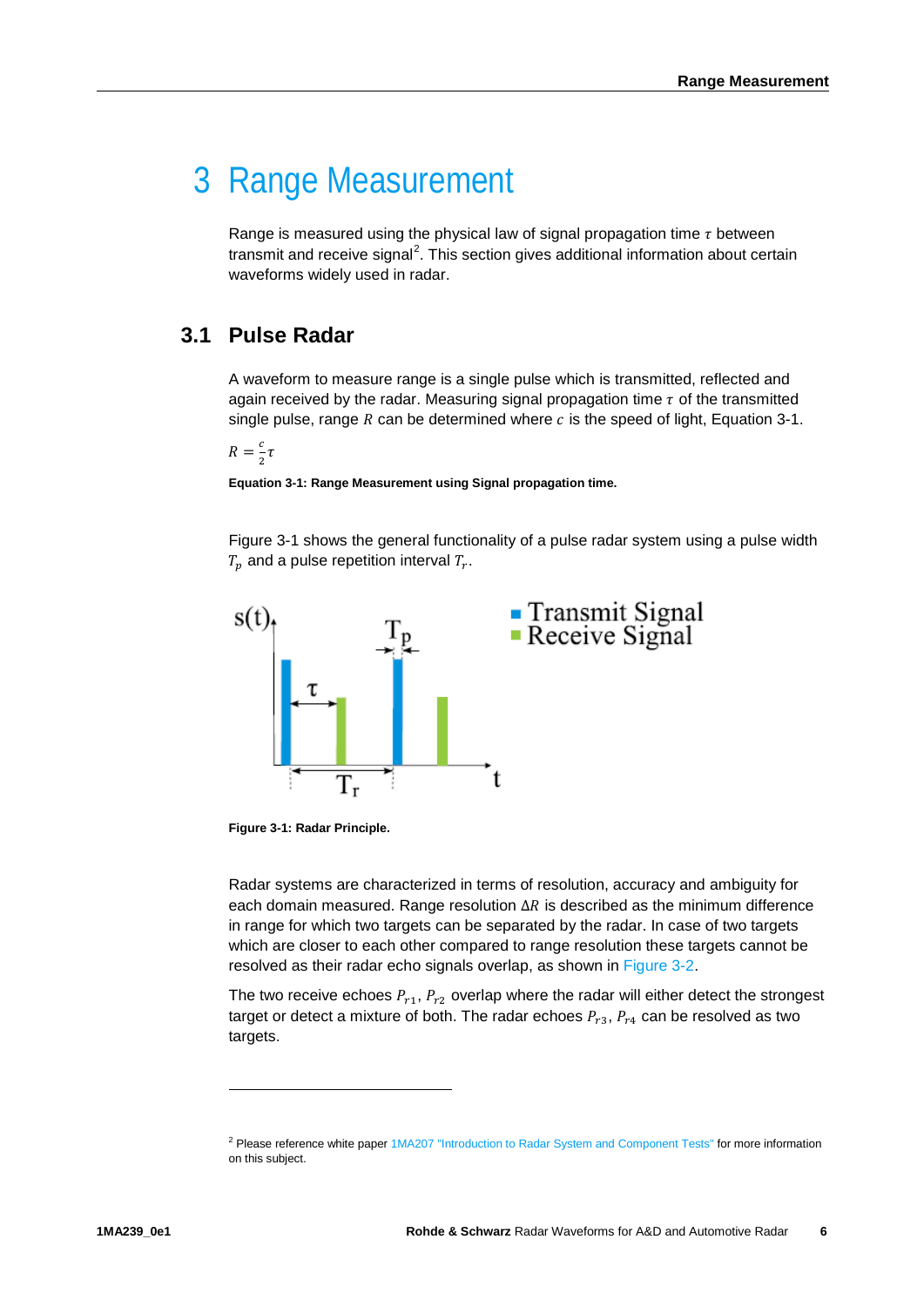

<span id="page-6-1"></span>**Figure 3-2: Range Resolution.**

Range resolution is determined by duration of a single pulse  $T_p$  [Equation 3-2.](#page-6-2) Systems with very short pulses have high range resolution which requires large bandwidth.

$$
\Delta R = \frac{c}{2} T_p
$$

<span id="page-6-2"></span>**Equation 3-2: Range Resolution.**

While range accuracy is determined by the signal to noise ratio of a radar echo signal, unambiguous range  $R_{max}$  describes the maximum range that can be detected. In case of equal radar signals transmitted consecutively, echo signals which arrive later than in the corresponding receive period cannot be assigned to the original pulse timing. The maximum unambiguous range of a pulse radar system depends therefore on the pulse repetition interval  $T_r$ , [Equation 3-3.](#page-6-3)

$$
R_{max} = \frac{c}{2}T_r
$$

<span id="page-6-3"></span><span id="page-6-0"></span>**Equation 3-3: Unambiguous Range**

### **3.2 Pulse Compression Radar**

Next to pulse repetition interval, maximum range of a pulse radar depends on the average transmit power. Using a given pulse repetition frequency (PRF) maximum range can be extended by higher transmit power. However, an increased transmit power has higher demand on hardware. Additionally radars transmitting pulses with high power are easier to locate for others. An alternative to power amplification is the extension of pulse duration. This causes on the other hand degradation in range resolution. Using pulse compression technique pulse duration (and therefore average pulse power and maximum range) can be extended by keeping the advantages of short pulses and high resolution [1].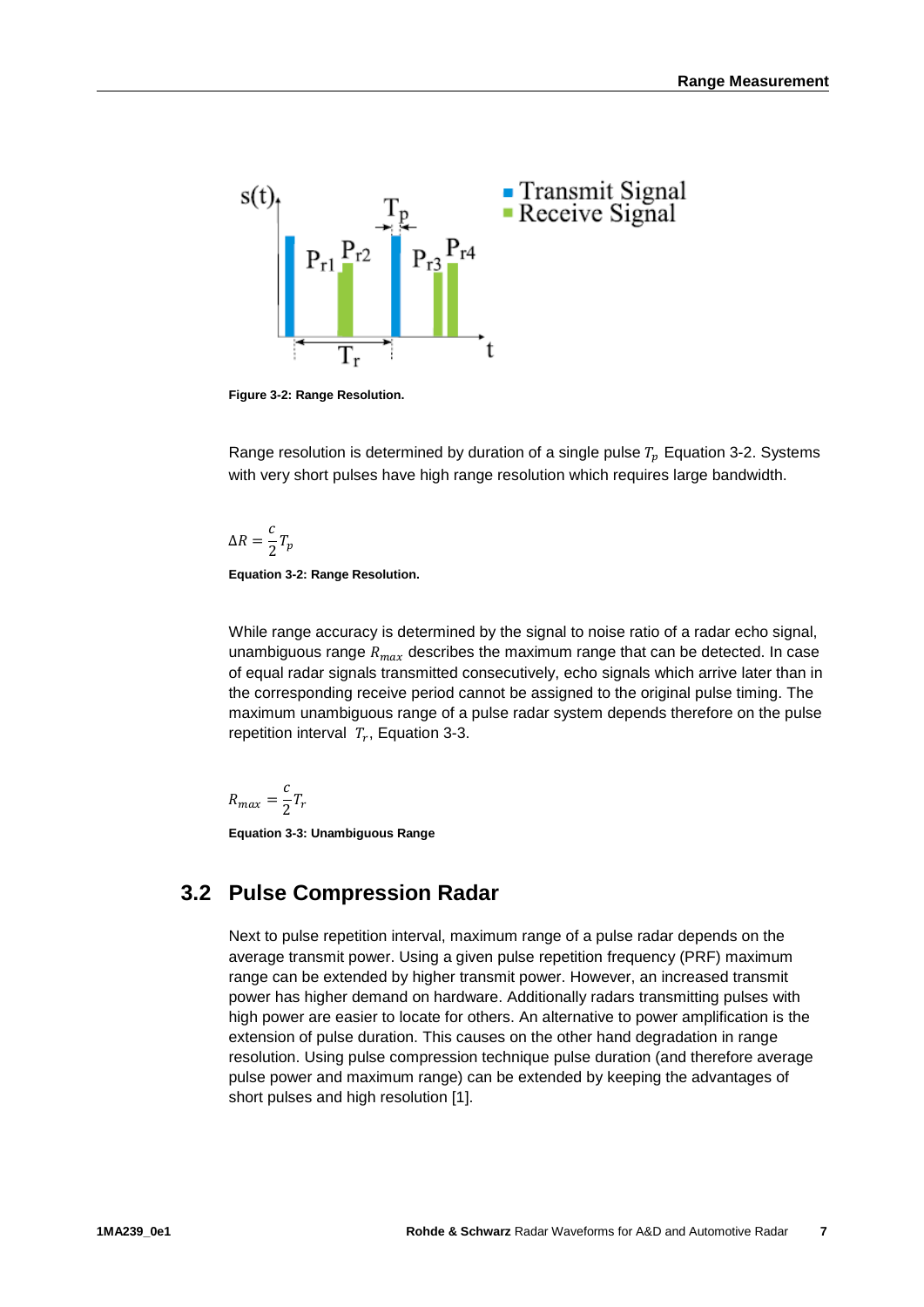

**Fig. 3-3: Pulse compression in a single pulse.**

Therefore a signal with the desired transmit duration is generated by modulation in frequency or phase (high time bandwidth product), Figure 3-3. An automatic compression of the radar echo signal is performed by a Matched Filter (MF). In case of e.g. a linear frequency modulated chirp this MF is designed to let low frequencies pass more slowly compared to high frequencies. This causes positive interference at the filter output and an increased Signal to Noise Ratio (SNR). Using pulse compression maximum range can be extended by increasing transmit duration and keeping range resolution. Additionally pulse compression radar offers better immunity against noise jamming, because SNR is increased by the MF.

| <b>Comparison of Pulse Radar and Pulse Compression Radar</b> |                              |                                  |  |  |
|--------------------------------------------------------------|------------------------------|----------------------------------|--|--|
|                                                              | Pulse                        | <b>Pulse Compression</b>         |  |  |
| Range Resolution                                             | $\Delta R = \frac{c}{2} T_p$ | $\Delta R = \frac{c}{2} T_{SPB}$ |  |  |
| Unambiguous Range                                            | $R_{max} = \frac{c}{2}T_r$   |                                  |  |  |

**Table 3-1: Pulse and pulse compression radar.**

Adverse effects are larger blind range due to long pulses, since the radar receiver is switched off during transmission and radar echoes from close range targets cannot be detected. Also range/Doppler sildelobes accompanying the compressed signal at the MF output can mask echoes with low power or cause ambiguities. The distortion of the radar echo pulse in time delay and Doppler frequency is described by the ambiguity function, which depends on the properties of the pulse and the matched filter.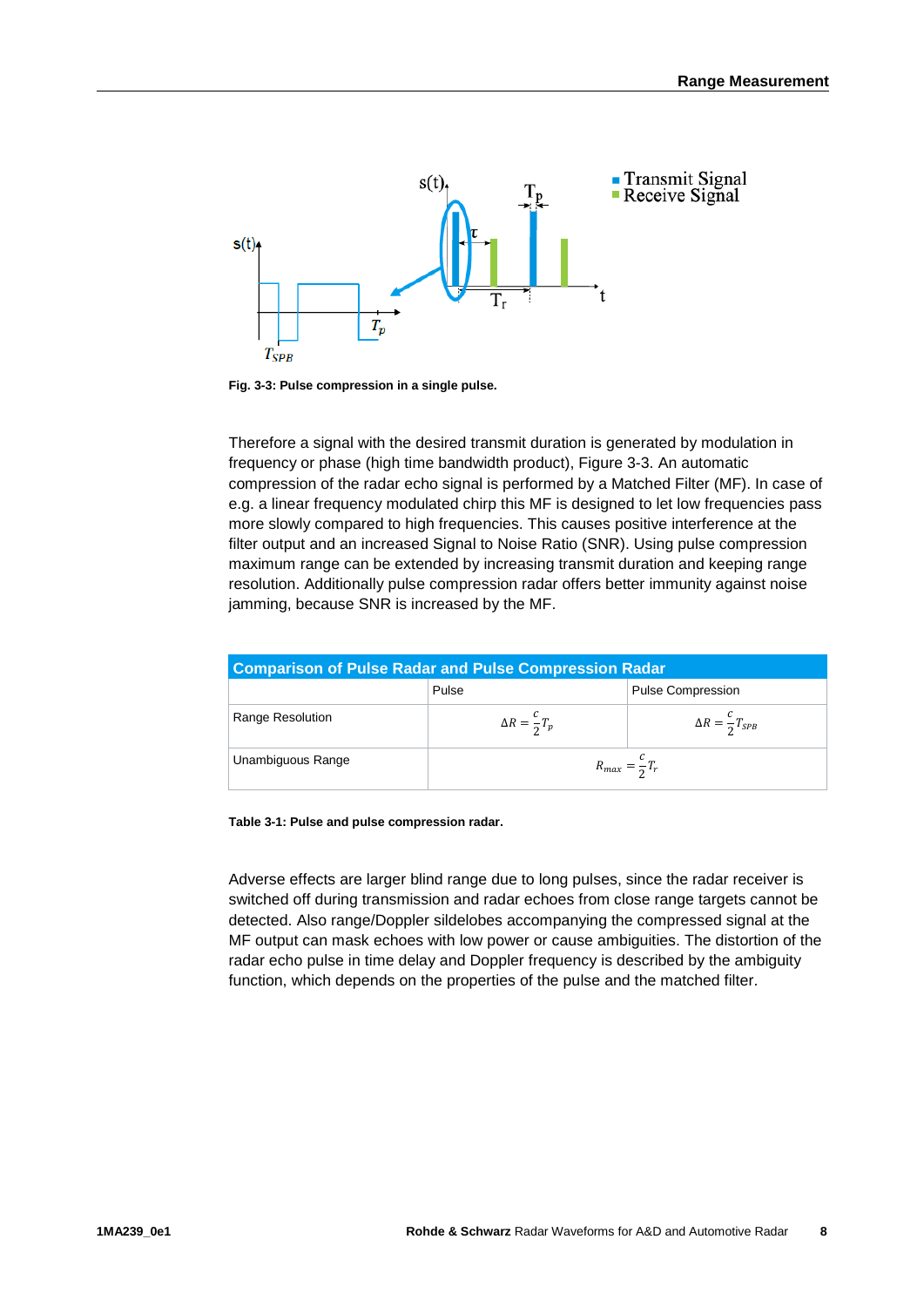### <span id="page-8-0"></span>4 Radial Velocity Measurement

Radial velocity of an object detected is measured using Doppler frequency<sup>[3](#page-8-2)</sup>. This section describes Continuous Wave radar and Pulse Doppler radar in more detail and notes resolution and possible ambiguity of the measurement.

### <span id="page-8-1"></span>**4.1 Continuous Wave Radar (CW)**

By using Continuous Wave radar (CW-Radar) Doppler frequency shift can be measured instantly by down conversion and Fourier transform [6]. As a monofrequent CW is transmitted to a moving object, the receive signal is shifted by the Doppler frequency  $f<sub>p</sub>$  proportional to the relative radial velocity of the object, Figure 4-1.



**Figure 4-1: Monofrequent Continuous Wave radar.**

The Doppler frequency  $f_d$  is measured and determines the relative radial velocity  $v_r$  as a function of wavelength  $\lambda$  described in Equation 4-1.

$$
f_D=-\frac{2}{\lambda}v_r
$$

**Equation 4-1: Doppler frequency determines relative radial velocity.**

The velocity resolution describes the smallest difference between two distinguishable measurement values and depends on the measurement duration  $T_{\text{CPI}}$ . In CW radar measurement duration can be unlimited, which results in a limitless resolution in principle. In case of limited measurement duration  $T_{\text{CPI}}$  the velocity resolution is determined by Equation 4-2.

$$
\Delta v_r = \frac{\lambda}{2} \frac{1}{T_{CPI}}
$$

-

<span id="page-8-3"></span>**Equation 4-2: Velocity resolution.**

<span id="page-8-2"></span><sup>&</sup>lt;sup>3</sup> Refer to white paper [1MA207 "Introduction to Radar System and Component Tests"](http://www.rohde-schwarz.de/de/service_support/downloads/application_notes/?query=1MA207) to learn more.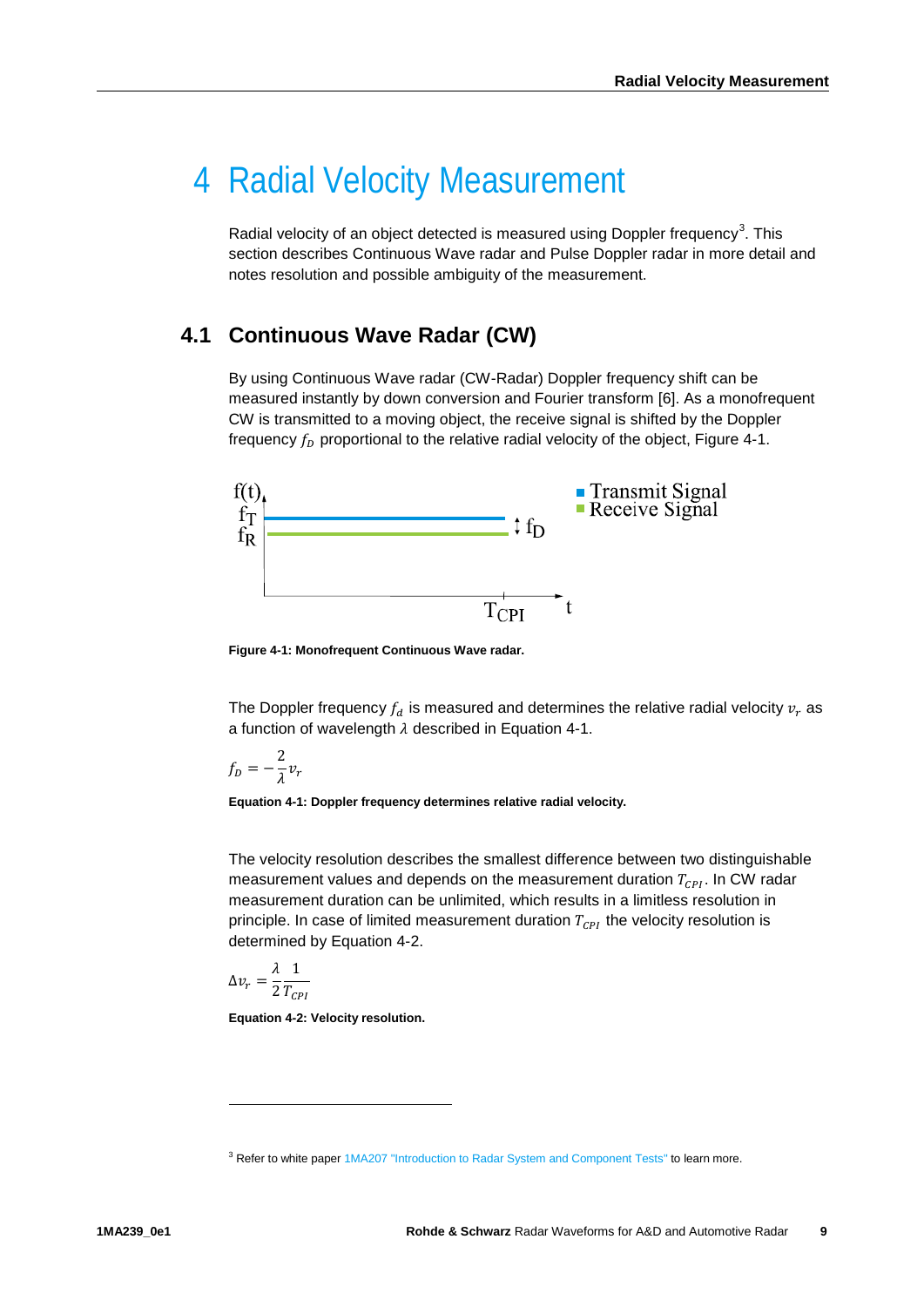As CW radar transmits and receives all the time there is no information about range. The main advantage of CW however is to measure Doppler frequency without ambiguities or blind speeds (see Pulse Doppler radar), because the maximum representable Doppler frequency is unlimited in CW radar in principle.

In military applications CW radar is often used for target illumination. Due to constant transmission with low power, CW radar is harder to detect as compared to Pulse radar and hence often classified as Low Probability of Intercept (LPI) radar.

#### <span id="page-9-0"></span>**4.2 Pulse-Doppler Radar**

Radial velocity can also be measured by transmitting consecutive pulses [Lud08]. Therefore a coherent transmitter and receiver are used where phase variation from pulse-to-pulse measurements holds the Doppler frequency. Range is still measured by signal propagation time. To measure both range and radial velocity pulse the repetition frequency  $f_{\text{PRF}}$  is an important parameter. Pulse-Doppler radar are thus mainly characterized by its pulse repetition frequency  $f_{PRF}$ . It is distinguished between Low PRF (LPRF), Medium PRF (MPRF) and High PRF (HPRF) Radars.

As shown in [Equation 3-3,](#page-6-3) unambiguous range depends on the pulse repetition interval and thus pulse repetition frequency. LPRF radars are used for long range due to their great unambiguous range and HPRF radars for short range surveillance due to ambiguities.

The unambiguous radial velocity is also determined by the pulse repetition interval  $T<sub>r</sub>$ . Doppler frequency is reconstructed from consecutive pulses, therefore sampling frequency has to be at least twice the maximum Doppler frequency  $f_{D,max}$ . Hence  $f_{PRF} > 2f_{Dmax}$  which leads to Equation 4-3.

$$
v_r \epsilon \left[ -\frac{\lambda}{4} \frac{1}{T_r}, \dots, \frac{\lambda}{4} \frac{1}{T_r} \right]
$$

<span id="page-9-1"></span>**Equation 4-3: Unambiguous radial velocity.**

While LPRF radar has a small unambiguous radial velocity interval and great unambiguous range interval, HPRF radars on the other hand have great unambiguous radial velocity interval and small range unambiguity. This contradiction between range and radial velocity ambiguities is called the Doppler Dilemma. To solve this dilemma, pulse-Doppler radars usually vary their pulse repetition interval during operation depending on the situation addressed.

Pulse-Doppler Radar is used to measure range and radial velocity. However, depending on the pulse width both values can be measured either simultaneously or not. In case Doppler can be measured, Doppler frequency has to be so high that it can be reconstructed from a single echo pulse; hence pulse width has to be long. In case of very short pulses and low Doppler frequency, consecutive radar echo signals have to be received. Depending on the application a simultaneous measurement of both object values is desired which is one of many reasons for the development of more advanced waveforms.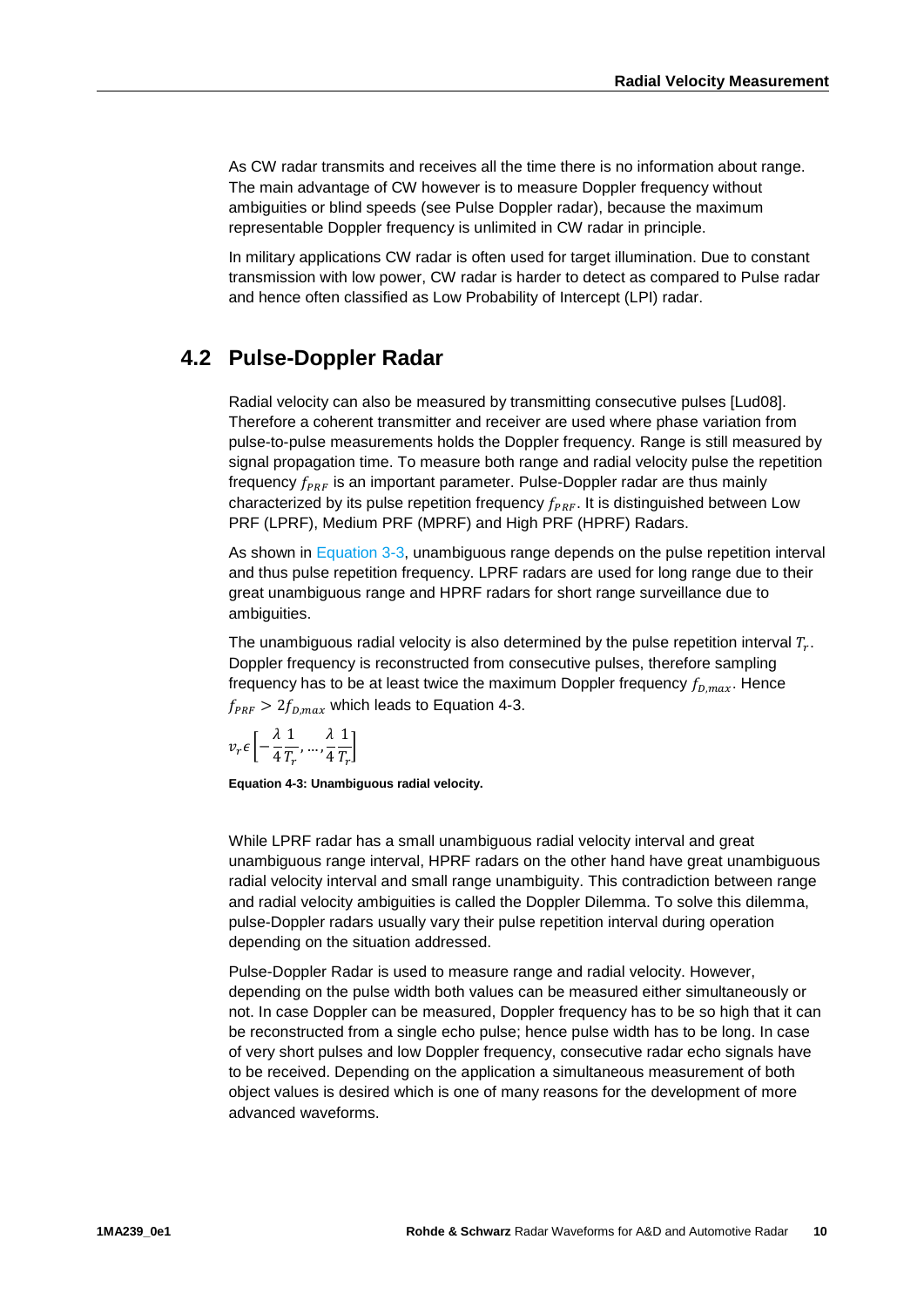## <span id="page-10-0"></span>5 Simultaneous Range and Radial Velocity **Measurement**

A specific task of radar is to measure range and radial velocity of a single object simultaneously and within a single measurement cycle. Range is measured by transmitting and receiving a single pulse. Radial velocity is measured either by continuous wave or Pulse-Doppler radar. However, Pulse-Doppler radar performs several transmit and receive cycles to measure Doppler frequency by phase variation of the radar echo signals.

To measure radial velocity within a single measurement cycle, waveforms such as Linear Frequency Modulated Continuous Wave (LFMCW), Frequency Shift Keying (FSK), Multiple Frequency Shift Keying (MFSK) or Chirp Sequence (CS) are used in radar. Future trends where CS waveforms are combined with other waveforms are addressed shortly. Each waveform has specific features and shows the development and importance of radar waveform within the past years.

### <span id="page-10-1"></span>**5.1 Linear Frequency Modulated Continuous Wave Radar (LFMCW)**

Using Linear Frequency Modulated Continuous Wave (LFMCW) Radar [6] a frequency modulated signal (Chirp) with a specific bandwidth  $f_{\text{sweep}}$  is transmitted within  $T_{CPI}$ , Figure 5-1.



<span id="page-10-2"></span>**Figure 5-1: LFMCW radar with upchirp and downchirp.**

Both parameters, range R and radial velocity  $v_r$ , contribute to the measured frequency shift, called beat frequency  $f_B$ . Thus, the beat frequency consists of a Doppler frequency  $f<sub>D</sub>$  and a frequency shift due to signal propagation time  $f<sub>r</sub>$ , Equation 5-1.

 $f_B = f_D - f_{\tau}$ 

<span id="page-10-3"></span>**Equation 5-1: Beat frequency.**

In Figure 5-1 two chirps with different slopes are depicted. A reflected radar echo is received and holds propagation time and Doppler frequency shift. For a static target,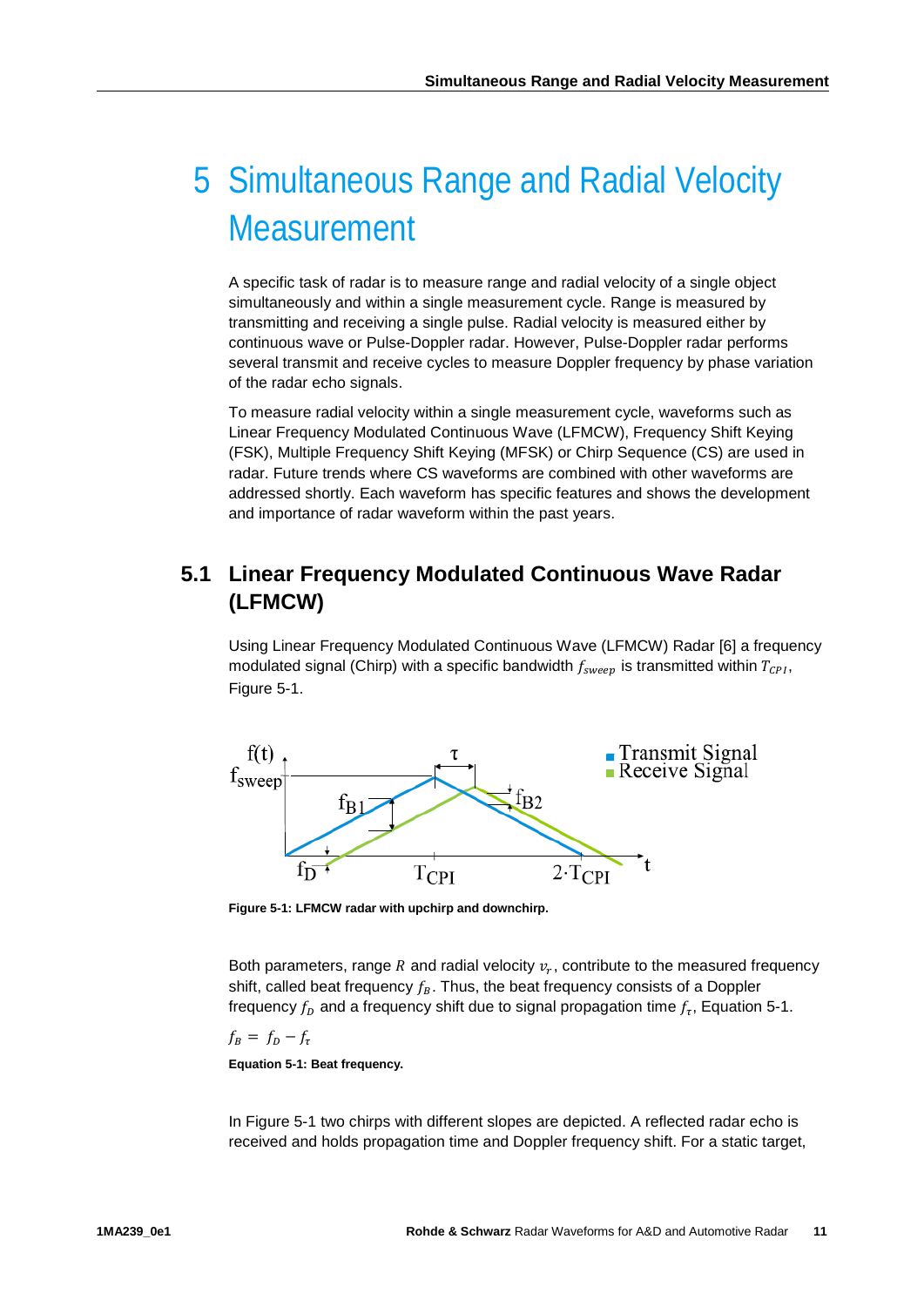signal propagation time  $f_{\tau}$  is determined by applying the intercept theorem (see Figure [5-2\)](#page-11-1) to the first transmit signal with  $f_B = f_{B1}$ depicted in [Figure 5-1.](#page-10-2)

Where  $\frac{\tau}{T_{CPI}} = \frac{f_{B1}}{f_{sweep}}$  and inserting  $\tau = \frac{2R}{c}$  determines frequency shift due signal propagation  $f_{\tau} = f_{B1} = \frac{2}{c}$ <u>*fsweep*</u>  $\frac{sweep}{r_{CPI}}$   $R$  in case of a static target.

In case of a moving target Doppler frequency  $f_B$  also contributes to beat frequency  $f_B$ . Inserting  $f_{\tau}$  and  $f_{D}$  to [Equation 5-1](#page-10-3) solves to Equation 5-2.

$$
f_B = -\frac{2}{\lambda}v_r - \frac{2}{c}\frac{f_{sweep}}{T_{CPI}}R
$$

<span id="page-11-2"></span>**Equation 5-2: Beat frequency determined by radial velocity and range.**

In order to solve Equation 5-2 unambiguously  $v_r$  to and R two beat frequency measurements are necessary as shown in [Figure 5-1](#page-10-2) where beat frequencies are denoted as  $f_{B1}$ ,  $f_{B2}$ . Two equations with two unknowns can be solved unambiguously for  $v_r$  and R in case of a single target, see [Figure 5-2.](#page-11-1)



<span id="page-11-1"></span>**Figure 5-2: Interception between Up- and Downchirp Radar Echo Signals.**

For multi target situations range and radial velocity cannot be resolved unambiguously by two consecutive chirps measuring different beat frequencies. This causes ghost targets which can be resolved by additional Chirps with different slopes transmitted in LFMCW radar.

#### <span id="page-11-0"></span>**5.2 Frequency Shift Keying Radar (FSK)**

Frequency Shift Keying (FSK) radar [3] systems are based on CW radar but transmit two or even more in time alternating unmodulated signals at different carrier frequencies with a frequency difference  $f_{\text{shift}}$ , [Figure 5-3.](#page-12-1)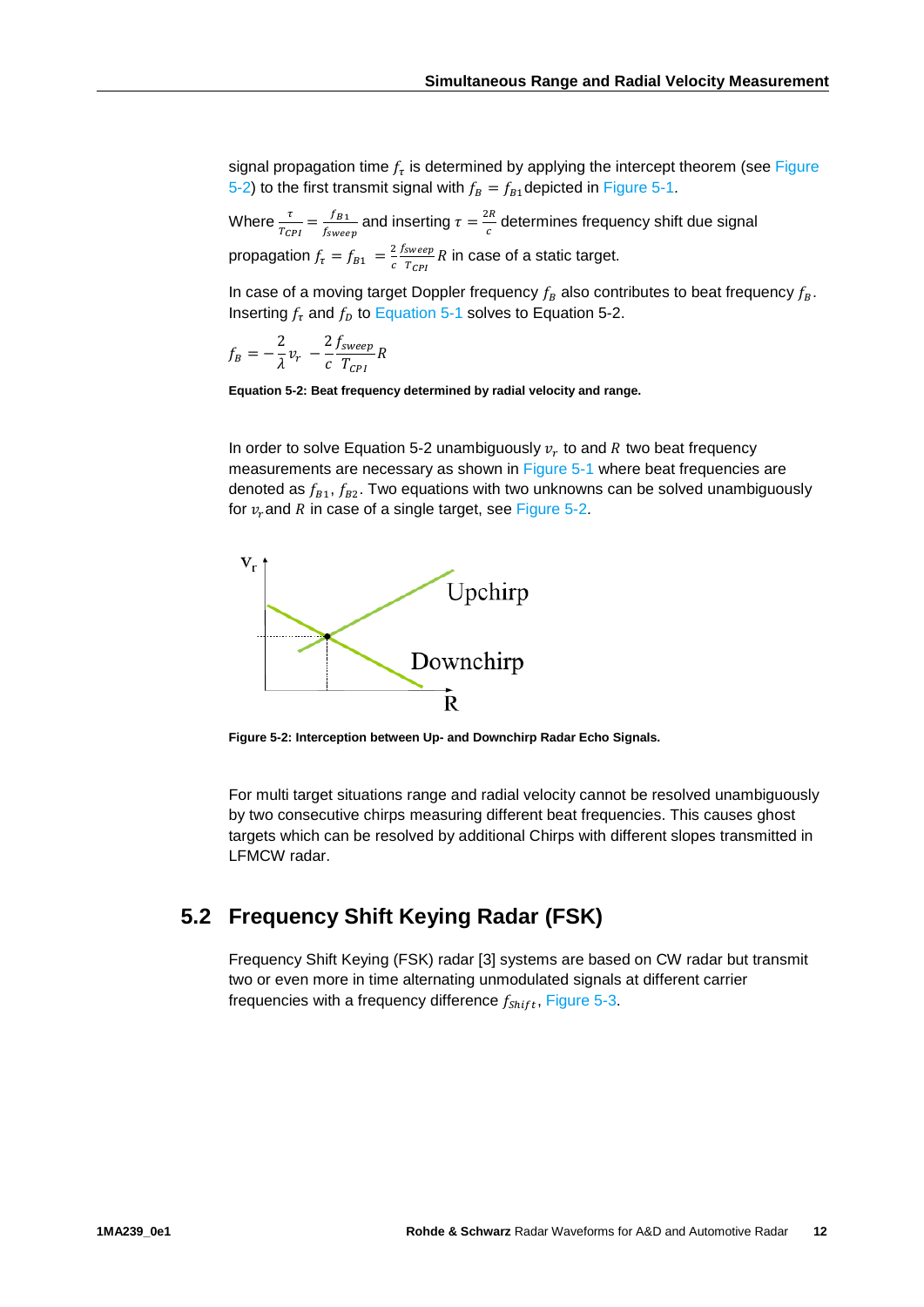

<span id="page-12-1"></span>**Figure 5-3: Frequency Shift Keying.**

Two transmit signals cause two radar echo signals each shifted by a certain Doppler frequency  $f_{D1}$ ,  $f_{D2}$ . As the carrier frequencies  $f_{A1}$  and  $f_{A2}$ are high compared to the Doppler frequencies both frequencies are nearly equal and represent the beat frequency  $f_B$  by which radial velocity is determined, Equation 5-3.

$$
f_B = f_{D1} \approx f_{D2} = -\frac{2}{\lambda} v_r
$$

**Equation 5-3.**

This beat frequency does not have any propagation time influence thus no range information. Nevertheless range can be determined using phase information between the two received radar echo signals carrying  $\Delta \varphi = \varphi_{A1} - \varphi_{A2}$ , Equation 5-4.

$$
R = \frac{C}{4\pi f_{Shift}} \Delta \varphi
$$

**Equation 5-4.**

Phase measurement is unambiguous within  $[0; ...; 2\pi]$ . This results in an unambiguous range, which depends only on  $f_{Shift}$ , Equation 5-5.

$$
R_{max} = \frac{C}{2 f_{Shift}}
$$

**Equation 5-5: Unambiguous range.**

FSK radar is able to resolve in Doppler frequency and measure range. There is no range resolution, which targets with the same radial velocity but in different ranges (e.g. static targets) to appear at the same Doppler frequency and cannot be resolved. Depending on the shift frequency between the transmit signals an extremely long unambiguous range is possible.

### <span id="page-12-0"></span>**5.3 Multiple Frequency Shift Keying Radar (MFSK)**

In many radar applications simultaneous range and radial velocity is of importance. So far LFMCW and FSK are mentioned to fulfill these requirements. However, LFMCW needs multiple measurement cycles and mathematical solution algorithms to solve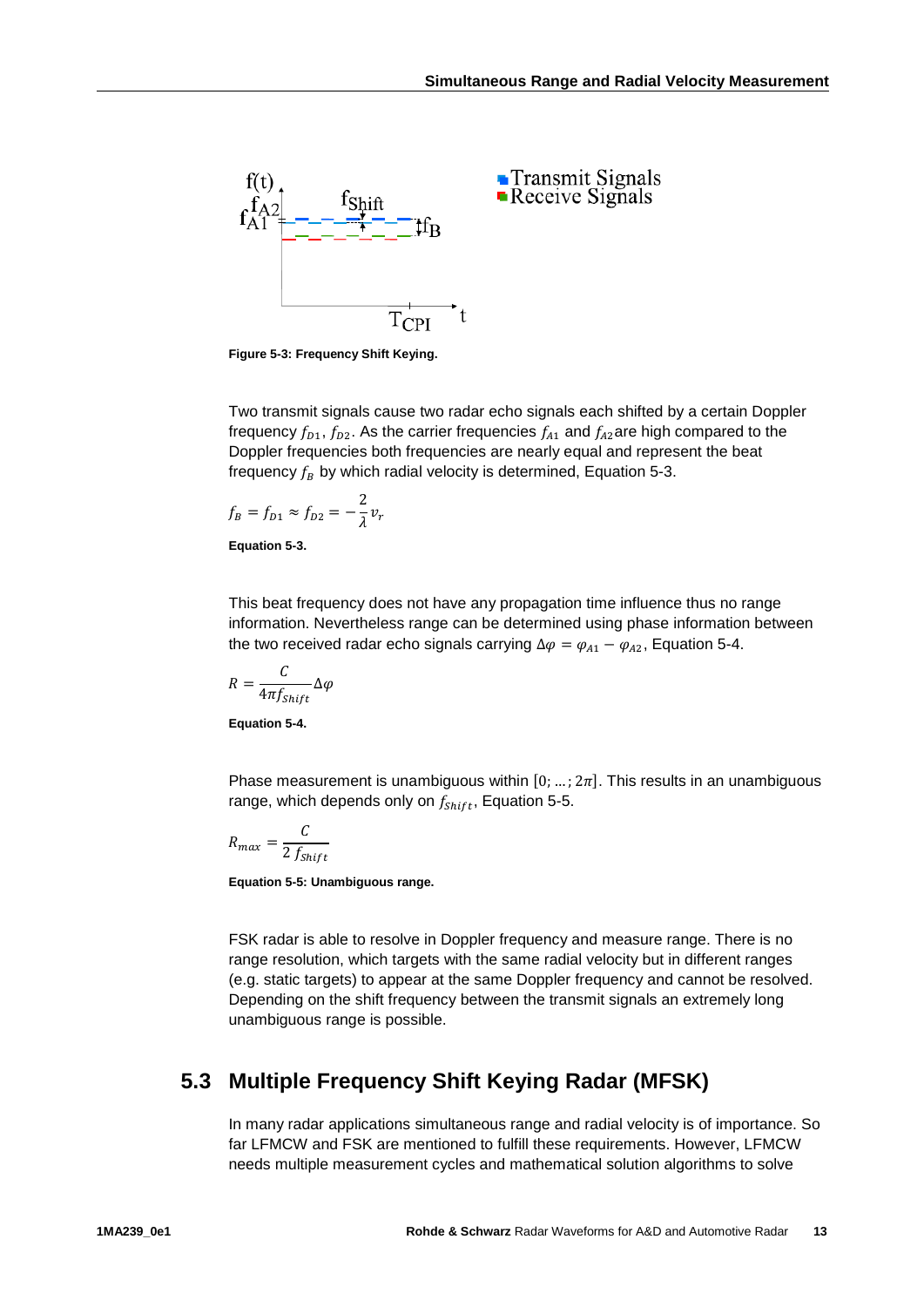ambiguities while FSK lacks from range resolution. Therefore LFMCW and FSK were combined to a single waveform called Multiple Frequency Shift Keying (MFSK) introduced by Meinecke [1]. MFSK was specifically developed to serve radar development for automotive applications and consists out of two or more transmit frequencies  $f_{A1}$  and  $f_{A2}$  with a frequency shift  $f_{Shift}$  in an intertwined way and with a certain bandwidth  $f_{\text{sweep}}$  and duration  $T_{\text{CPI}}$ , Figure 5-4.



**Fig. 5-4: Multiple Frequency Shift Keying.**

Each of the two radar echo signals cause Doppler frequency shift and time delay in the receive signal. Both signals are down converted by its instantaneous carrier frequency and Fourier transformed. Like in LFMCW, beat frequency  $f_R$  holds range and radial velocity. As in FSK, phase difference between the intertwined signals at the position of the beat frequency can be measured and also holds range and radial velocity. Both values are used to solve Equation 5-6 and Equation 5-7 unambiguously in multiple target situations and in a single measurement cycle to  $R$  and  $v_r$ .

$$
f_B = f_D - f_{\tau}
$$
  

$$
f_B = -\frac{2}{\lambda} v_r - \frac{2f_{sweep}}{cT_{CPI}} R
$$

**Equation 5-6: Beat Frequency.**

$$
\Delta \varphi = \frac{4\pi}{\lambda f_a} v r - \frac{4f_{Shift}}{c} R
$$

**Equation 5-7: Phase Difference between two receive signals.**

<span id="page-13-0"></span>As in pulse radar range resolution depends on the bandwidth  $f_{\text{sween}}$ . Radial velocity resolution is determined by coherent processing interval  $T_{\text{CPI}}$  as in CW radar.

### **5.4 Chirp Sequence Radar (CS)**

MFSK waveforms use frequency and phase measurements to determine range and radial velocity unambiguously. Estimation of range and radial velocity is less accurate of radar echoes with low SNR when using MFSK radar waveform compared to LFMCW, as phase measurements are involved. One solution is to transmit MFSK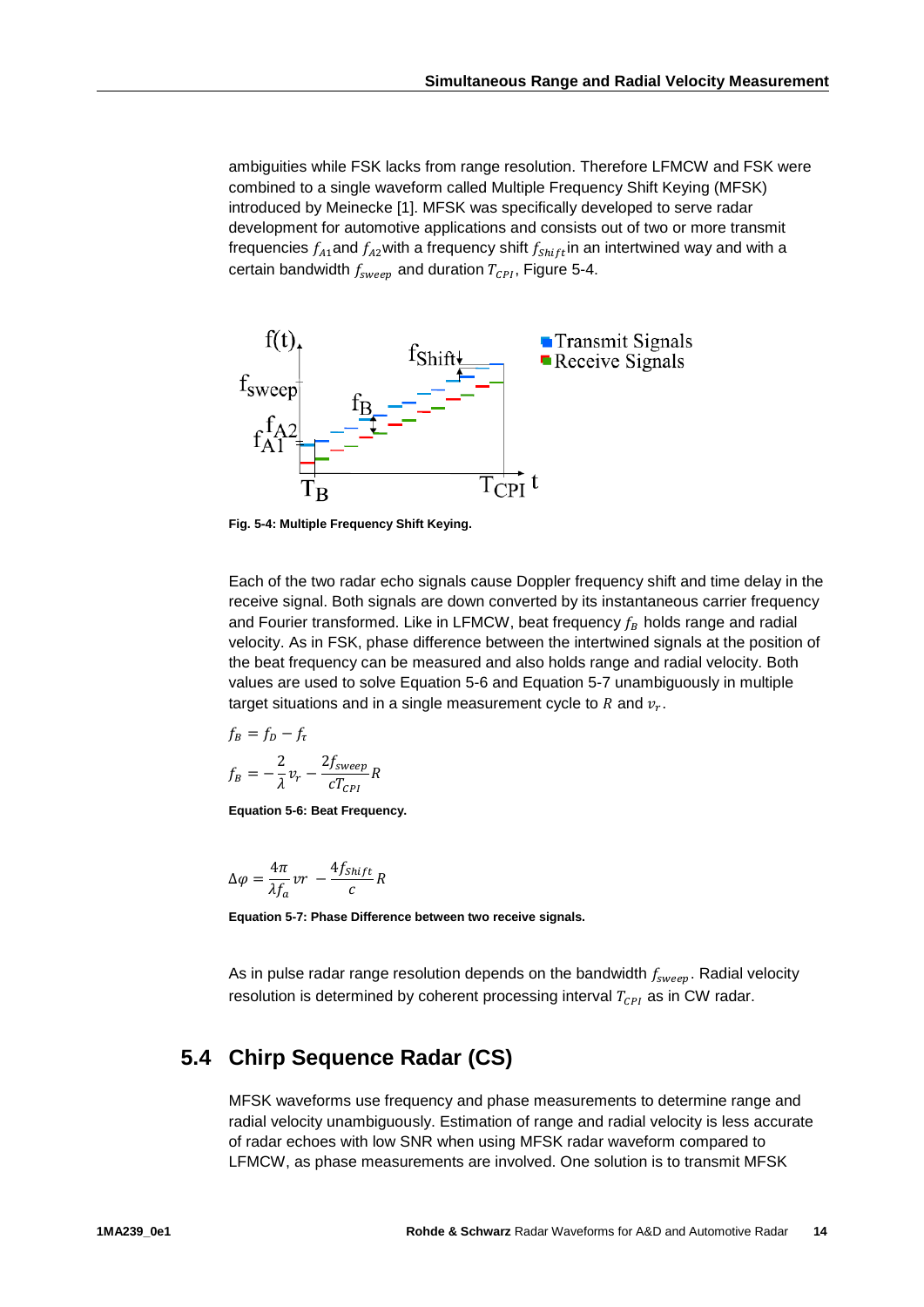chirps with a positive slope and negative slope, solve ambiguities by phase and frequency measurements of the first chirp and correct these results by combining the first beat frequency measurement and a second beat frequency measurement using the radar echo signal of the downchirp alike LFMCW in multi target situations.

Another solution is a LFMCW waveform with very fast chirps [5]. This waveform is called Chirp Sequence (CS) and consists out of several very short LFMCW chirps each with a duration of  $T_{chirp}$ transmitted in a block of length  $T_{cPI}$ , Figure 5-5. As a single chirp is very short the beat frequency  $f_B$  is mainly influenced by signal propagation time and Doppler frequency shift  $f<sub>D</sub>$  can be neglected.



**Figure 5-5: Chirp Sequence.**

The signal processing follows the straight approach with an initial down conversion by instantaneous carrier frequency and Fourier transformation of each single chirp. The beat frequency is mainly determined by range. Thus under assumption of a radial velocity  $v_r = 0 \frac{m}{s}$  target range R is calculated as in LFMCW using  $f_B = \frac{2}{c}$ <u>*Jsweep*</u>  $\frac{f_s w e e p}{T_{Chirp}} R$ .

The radial velocity is not measured during a single chirp but instead over the block on consecutive chirps with the duration of  $T_{CPI}$ . A second Fourier transformation is performed along the time axis, which holds Doppler frequency shift  $f<sub>D</sub>$ . After obtaining Doppler frequency shift the true radial velocity is given whereby target range is corrected using [Equation 5-2.](#page-11-2)

Radial velocity resolution depends on the coherent processing interval  $T_{CPI}$  as noted in [Equation 4-2.](#page-8-3) The unambiguity of the radial velocity due to sampling is in the interval  $v_r \in \left[-\frac{\lambda}{4}\right]$  $\frac{1}{T_{Chirp}}$ , see also [Equation 4-3.](#page-9-1)

#### <span id="page-14-0"></span>**5.5 Future waveform trends**

Until now the growing demand for radar to cover techniques such as simultaneous, high accuracy, multi target measurement as well as increased unambiguous range and radial velocity has been achieved with a combination of different waveforms.

One example is the success of the MFSK waveform where FSK and LFMCW have been used to determine range and radial velocity within a single measurement cycle. MFSK makes use of additional phase differences to solve the shortcomings of LFMCW (which have been solved initially due to several consecutive chirps with different slopes) and to determine both object parameters simultaneously. Some radar sensors apply MFSK with an ascending and descending slope, solve the ambiguities due to phase and frequency measurements of the MFSK signal and increase the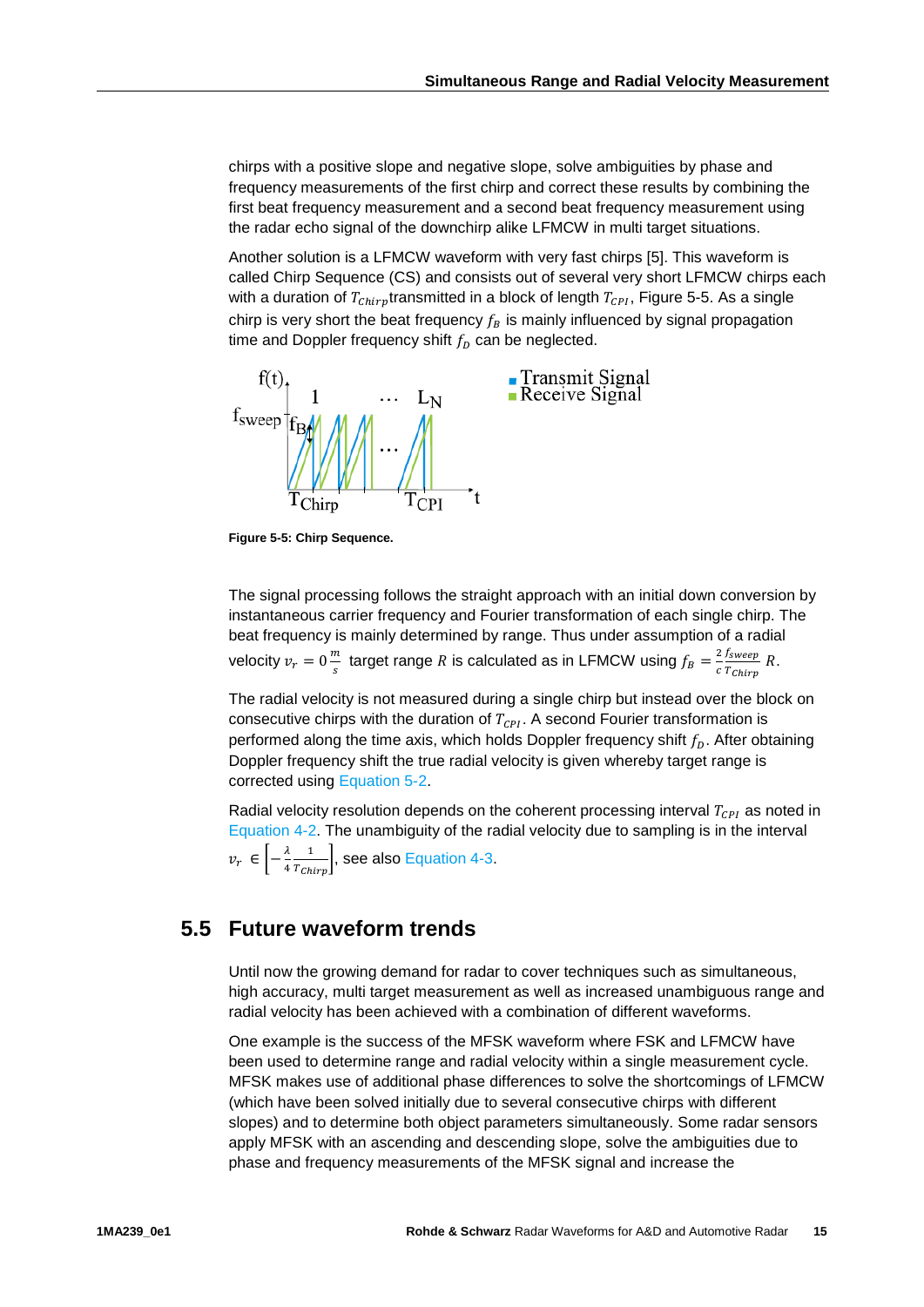measurement accuracy by combining the frequency measurements of consecutive chirps like in a pure LFMCW signal.

Other radar sensors use a CS waveform to determine range and radial velocity with high accuracy and resolution in a single measurement cycle as only frequency measurements are involved. However, high resolution lacks from ambiguity. In order to increase the unambiguous range, CS can be combined with other signals. To increase the unambiguous radial velocity interval, different length of coherent processing intervals  $T_{CPI}$  can be used. Transmitting for example three different sequences with a different  $T_{\text{CPI}}$  each can extend the maximum radial velocity by multiples.

Also waveforms used in communication (e.g. OFDM used in LTE) could be used in radar. The advantage of these signals is that both communication and radar needs will be served with similar hardware. Just the signal processing is different. Applications in Aerospace and Defense as well as commercial applications would benefit from these kinds of waveforms due to cost / volume effects.

These examples give an idea of what has been developed and could be developed by combining different radar waveforms in some kind of "hybrid radar waveforms" or even use waveforms which are nowadays applied in communication systems.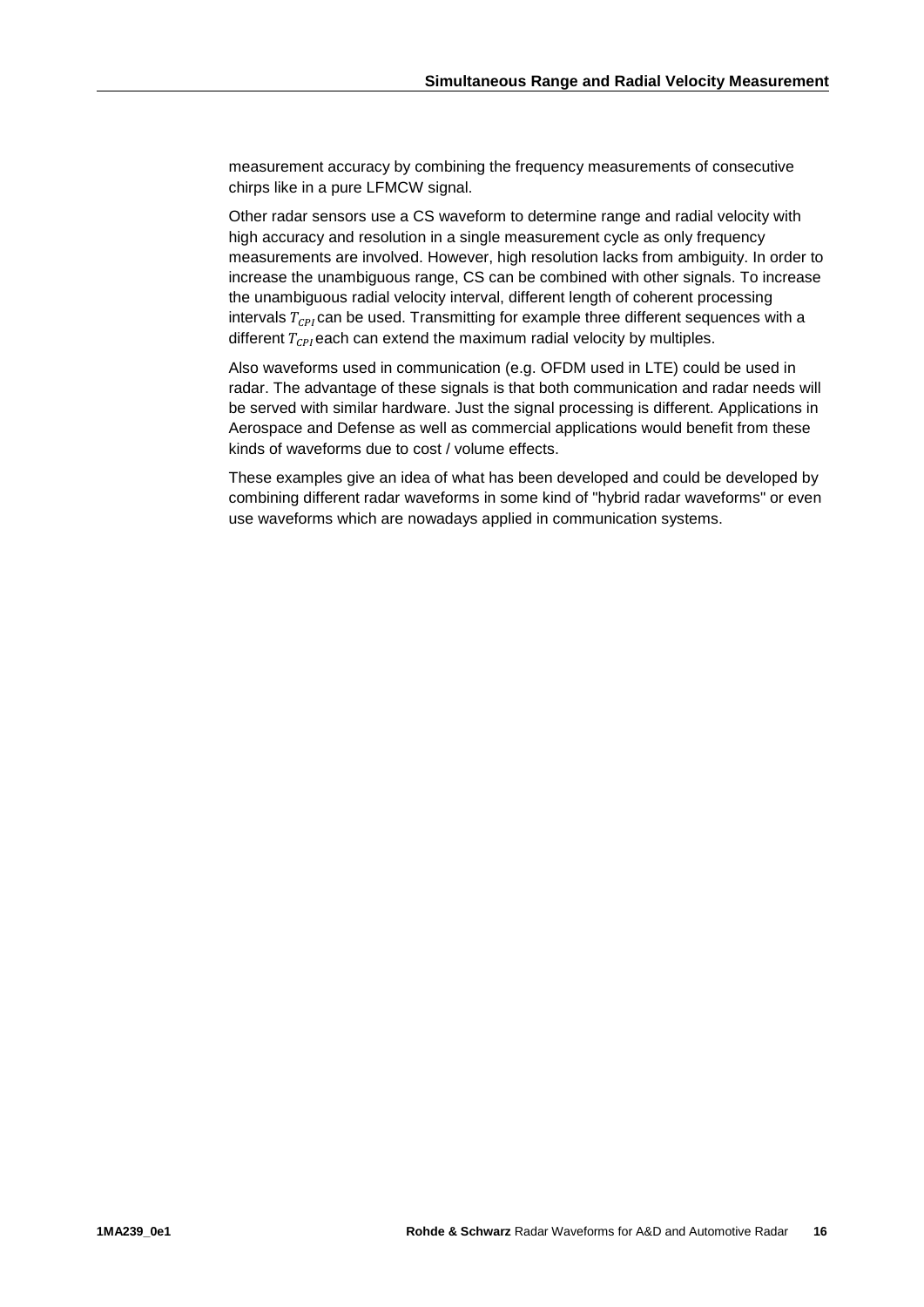## <span id="page-16-0"></span>6 The Agony of Choice

Frequency Modulated Continuous Wave radars and Pulse Doppler radars have to adhere to the same physical laws. But next to the opportunity to measure range and radial velocity simultaneously in a single measurement cycle continuous, these waveforms are of interest due to their low radiated power and potentially reduced hardware complexity. Additionally, the required bandwidth of Pulse Doppler radar is inversely proportional to its pulse width; whereby LFMCW radar needs much smaller analog bandwidth in comparison. These are some reasons why continuous wave radars are often used in portable or mobile/semi mobile military applications with maximum ranges of up to dozens of km or in automotive radar applications where fast, accurate simultaneous and unambiguous measurement in multiple target situations is of interest.

Pulse Doppler radars using moving target indicator (MTI) filter out slowly moving targets to reduce false alarm caused by background clutter like trees or bushes. These objects can appear with a certain Doppler frequency when moving in the wind. However, applying such a threshold (blind speed) objects moving tangentially or below the threshold are not detected and can move through the entire surveillance area without being detected. LFMCW does not suffer from blind range or blind speed measurement.

On the other hand Pulse Doppler radar can reach extremely long ranges due to its clutter suppression capabilities, switching between TX/RX and thus possibility of high power transmission using magnetrons. In LFMCW radar TX and RX have to be isolated very well while TX is transmitting a power of some watts using solid state amplifiers. This allows on the other hand more flexibility for power supply, mobility or mounting locations. Also humans close to the antenna are at less risk. However, for a fair comparison the energy transmitted should be taken into account.

To cover close ranges switching time from TX to RX and short pulses are of importance, while latter require large bandwidth. LFMCW radar does not have a minimum detection range as the receiver is always on. The bandwidth just determines the range resolution and affects the receiver noise energy. However, using less bandwidth, results in less receiver noise energy that a target needs to exceed for detection.

Depending on the application Frequency Modulated Continuous Wave radars have advantages over Pulse-Doppler radars. Most pulsed Doppler radars used for wide area surveillance are derivatives of legacy military radar. On the other hand a new generation of portable, mobile and semi mobile LFMCW radar technology evolves for wide area surveillance, site security and force protection. These radars are instant on, do not require a standby period, are able to detect, track and even classify a large variety of different target types by measuring their speed, angles, range and apply classification algorithms to determine their object type within the radar echo signal pattern. There are a lot of differences and commonalities of mature Pulse Doppler radar and LFMCW systems, but the potential of latter for future development only just begun.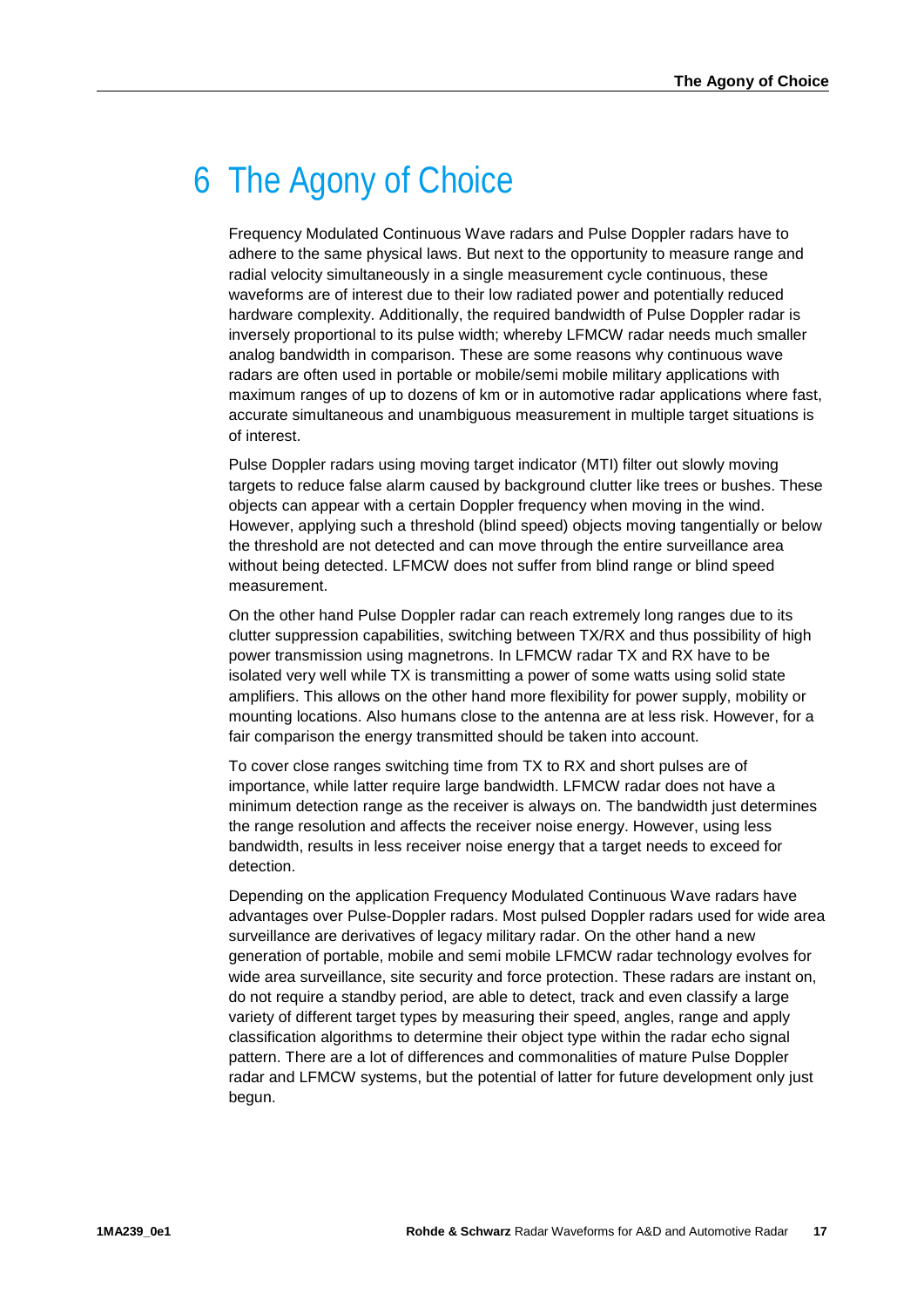## <span id="page-17-0"></span>7 Literature

- [1] LUDLOFF, Albrecht K.: Praxiswissen Radar und Radarsignalverarbeitung, Vieweg+Teubner Verlag; Version 4., October 2009, ISBN - 9783834805973
- [2] MEINECKE, Marc-Michael: Zum optimierten Sendesignalentwurf für Automobilradare, Shaker Verlag GmbH, August 2001. – ISBN 9783826592232
- [3] ROHLING, Hermann; MOELLER, Christof: Radar waveform for automotive radar systems and applications, Radar Conference, 2008. RADAR '08. IEEE , vol., no., pp.1,4, 26-30 May 2008
- [4] ROHLING, Hermann; MEINECKE, Marc-Michael; HEUEL, Steffen; HAEKLI, Janne; NUMMILA, Kaj; HEUER, Michael: Objectives of the ARTRAC initiative in active pedestrian safety, Radar Symposium (IRS), 2013 14th International , vol.2, no., pp.726,731, 19-21 June 2013
- [5] SCHROEDER, Christoph: System Design of an Array Antenna Radar with a Rapid Chirp Waveform, Shaker Verlag GmbH, Germany; March 2013. ISBN - 9783844016666
- [6] SKOLNIK, Merrill I.: Introduction of Radar Systems, McGraw-Hill Inc., ISBN 978007118189, 1962
- [7] BUES, Roland; MINIHOLD, Roland: Overview of Tests on Radar Systems and Components, Rohde & Schwarz Application Note Nr. 1MA127\_2e, 2012
- [8] MINIHOLD, Roland; BUES, Dieter: Introduction to Radar system and Component Tests, Rohde & Schwarz White Paper Nr. 1MA207-1e, 2013